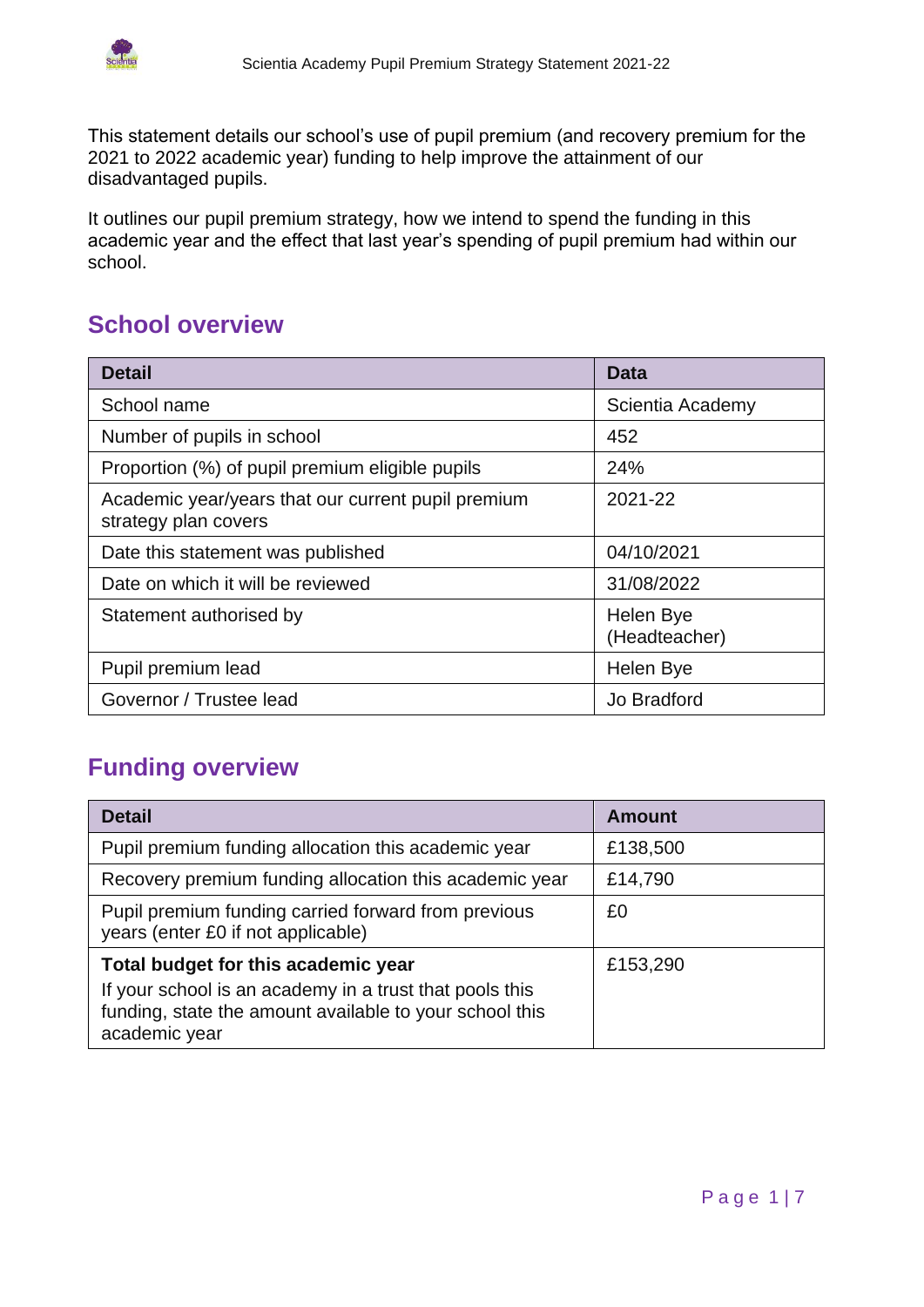

# **Part A: Pupil premium strategy plan**

#### **Statement of intent**

At Scientia Academy, we aim to strategically use pupil premium funding to achieve our vision and ensure all children achieve excellence and reach their full potential. The school draws from national research alongside analysing individual and group school data to identify barriers to learning and ensure money is used appropriately to work towards overcoming these.

As a school we are committed to raising the achievement for pupils who are eligible for Pupil Premium and understand that many of these pupils must make accelerated progress compared to non-eligible pupils to achieve this.

Many of the plans we put in place to support Pupil Premium students also support and raise the outcomes of other groups within the school such as those with Special Education Needs, pupils for whom English is an Additional Language and those identified as Most Able.

Our key aims are to:

- Further enhance progress, in all subjects across the school, with a specific focus on core basic skills, through quality first teaching and learning and personalised intervention programmes, so pupils can quickly address any gaps in learning.
- Consistently promote the extensive personal development of pupils by continuing to ensure all pupils have access to a wide, rich set of experiences.
- Continue to provide high-quality pastoral support so that pupils know how to eat healthily, maintain an active lifestyle and keep physically and mentally healthy.
- Accelerate the rates of progress, where there is low prior attainment and gaps in learning due to school closure during pandemic.
- To improve attendance for pupil groups where it is not in line with national data.

#### **Challenges**

This details the key challenges to achievement that we have identified among our disadvantaged pupils.

| <b>Challenge</b><br>number | <b>Detail of challenge</b>                                                                                                  |
|----------------------------|-----------------------------------------------------------------------------------------------------------------------------|
|                            | Impact on pupil achievement created by the disruption caused by<br>COVID-19, national lockdowns and school bubble closures. |
|                            | Poor oral language skills.                                                                                                  |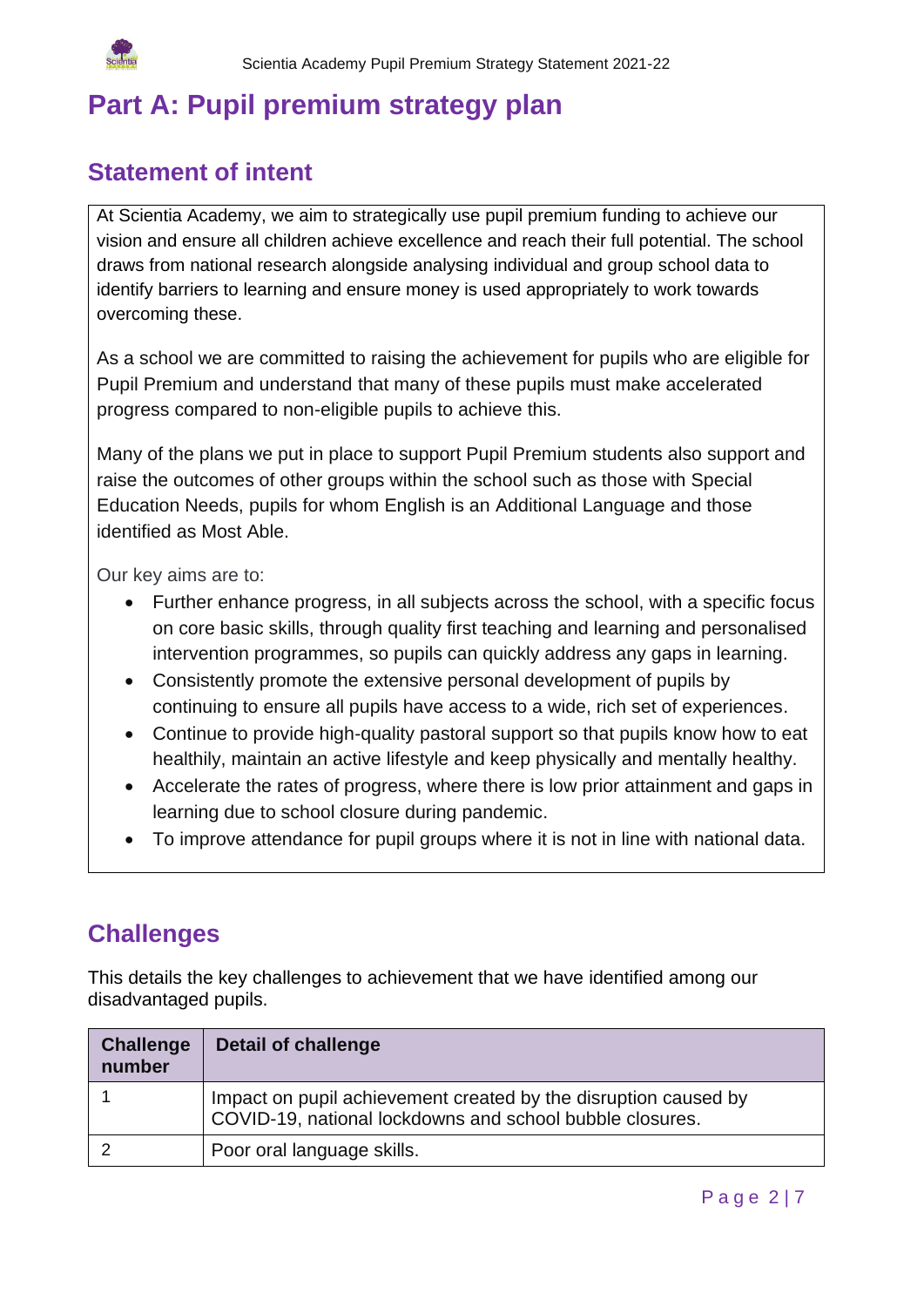

| Increased number of pupils with social, emotional and health needs. |
|---------------------------------------------------------------------|
| Limited enrichment opportunities.                                   |
| Attendance and punctuality issues.                                  |

#### **Intended outcomes**

This explains the outcomes we are aiming for **by the end of our current strategy plan**, and how we will measure whether they have been achieved.

| Intended outcome                                                                                        | <b>Success criteria</b>                                                                                                                |
|---------------------------------------------------------------------------------------------------------|----------------------------------------------------------------------------------------------------------------------------------------|
| Pupils eligible for pupil premium funding<br>will have improved outcomes for GLD,<br>English and Maths. | Differences in attainment with pupils who are<br>not eligible for PP are diminished.<br>Pupil outcomes are in line with national data. |
| Pupils eligible for pupil premium funding<br>will have made good progress from<br>starting points.      | Individual pupil targets on Provision Map are<br>met.<br>Pupil outcomes are in line with national data.                                |
| Pupils can self-regulate and demonstrate<br>more resilience in overcoming adversity and<br>challenges.  | Pupils meet individual Thrive outcomes.                                                                                                |
| All pupils have opportunities to gain cultural<br>capital.                                              | Enrichment activities are embedded into<br>curriculum and all children have attended<br>planned events and trips.                      |
| Attendance for pupils eligible for Pupil<br>premium are attending school regularly and<br>are on time.  | Attendance data to be in line with national.                                                                                           |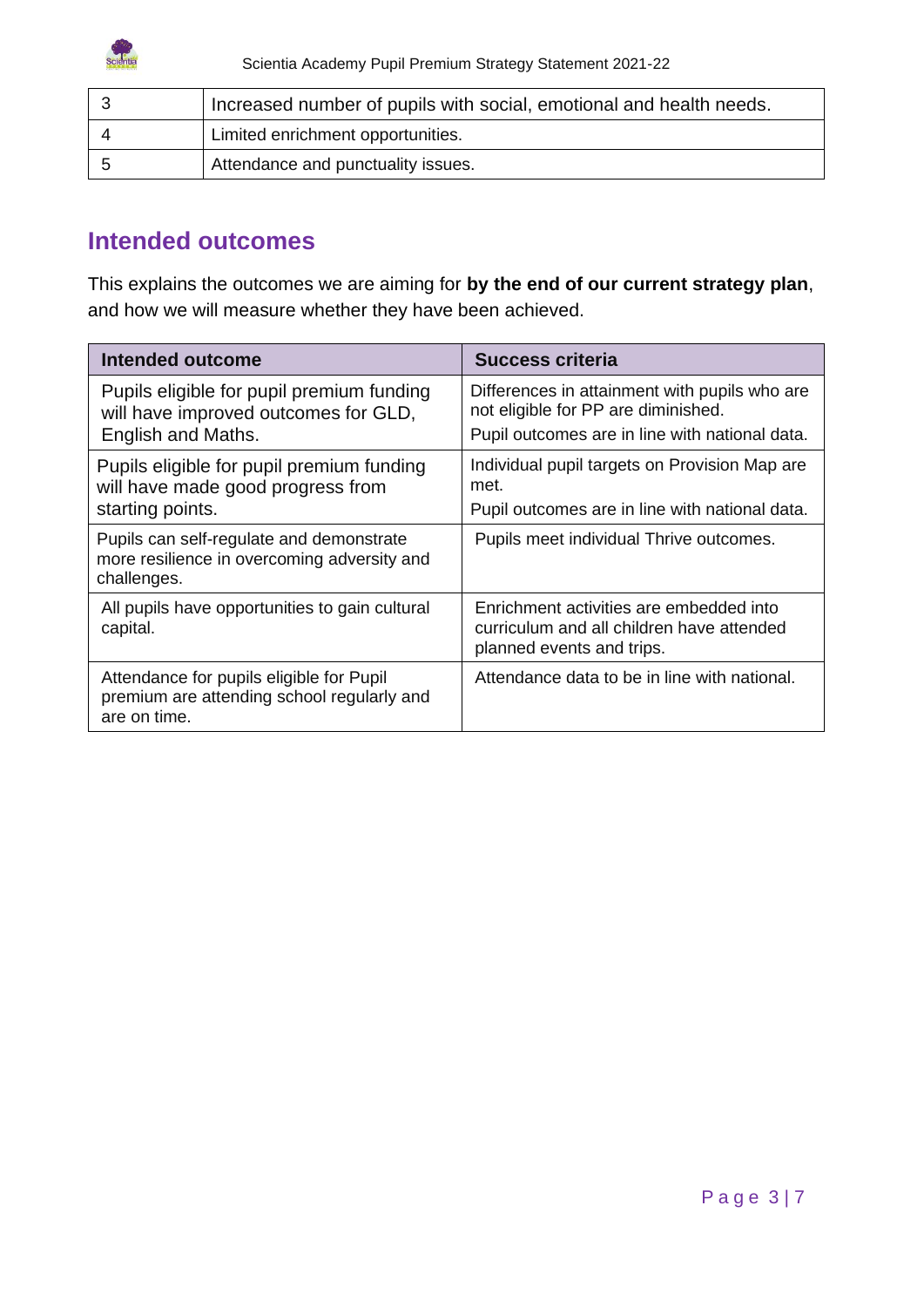

# **Activity in this academic year**

This details how we intend to spend our pupil premium (and recovery premium funding) **this academic year** to address the challenges listed above.

#### **Teaching (for example, CPD, recruitment and retention)**

Budgeted cost: £ 26,865

| <b>Activity</b>                                                                                                                                                        | <b>Evidence that supports this</b><br>approach                                                                                                                                                                                                                                                                                                                       | <b>Challenge</b><br>number(s)<br>addressed |
|------------------------------------------------------------------------------------------------------------------------------------------------------------------------|----------------------------------------------------------------------------------------------------------------------------------------------------------------------------------------------------------------------------------------------------------------------------------------------------------------------------------------------------------------------|--------------------------------------------|
| Year 2 of Talk4Writing<br>Development<br>Programme- working<br>with St. Matthews<br><b>Research School</b>                                                             | This approach develops children's<br>speaking and listening and language<br>capability. It supports pupils use of<br>strategies for planning and monitoring<br>their writing and promotes fluent written<br>transcription skills. It teaches writing<br>composition strategies through<br>modelling and supported practice.<br>EEF Improving Literacy in KS1 and KS2 | 1                                          |
| Teaching of high-quality<br>phonics programme,<br>Read Write Inc-<br>purchase of resources,<br>CPD and support for<br><b>Early Reading Lead</b><br>from RWI consultant | EEF Toolkit shows high quality phonics<br>programme have +5 months impact                                                                                                                                                                                                                                                                                            | 1                                          |
| Year 2 of<br>implementation of<br><b>Accelerated Reader</b><br>including CPD                                                                                           | EEF Toolkit shows +5 months impact<br>for pupils eligible for Pupil Premium                                                                                                                                                                                                                                                                                          | 1                                          |
| Purchase of Maths No<br>Problem 'Insights'<br>assessment package                                                                                                       | MNP:<br>Uses assessment to build on<br>pupils existing knowledge and<br>understanding.<br>Uses manipulatives and<br>$\bullet$<br>representations.<br>Teaches pupils strategies for<br>solving problems.<br>EEF Improving mathematics in KS1 and<br>2                                                                                                                 | 1                                          |
| High quality CPD for<br>teachers from SSAT -<br>focusing on formative<br>assessment                                                                                    | EEF Toolkit shows +6 months impact<br>from use of quality feedback.                                                                                                                                                                                                                                                                                                  | $\mathbf{1}$                               |
| High quality CPD from<br>the National College for                                                                                                                      | Focusing on QFT and subject<br>leadership is supported by the EEF and                                                                                                                                                                                                                                                                                                | $\mathbf{1}$                               |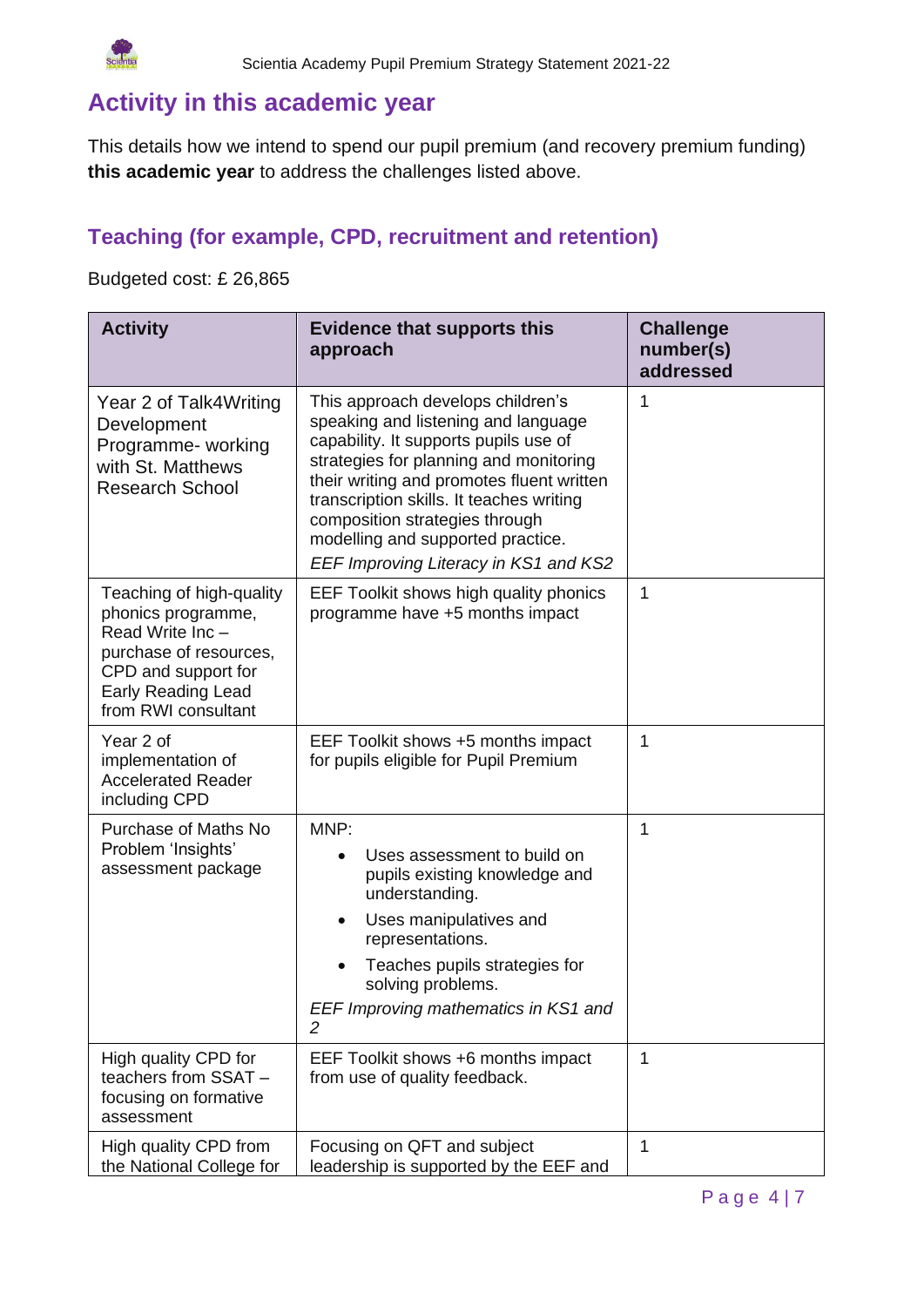

Scientia Academy Pupil Premium Strategy Statement 2021-22

| teachers and school<br>leaders                                                                                             | DfE as the most important lever to<br>improve outcomes for pupils.                  |       |
|----------------------------------------------------------------------------------------------------------------------------|-------------------------------------------------------------------------------------|-------|
| Purchase of SEND<br>toolkit so that pupils<br>with SEND are<br>assessed accurately<br>and appropriately for<br>their needs | <b>EEF Special Educational Needs in</b><br>Mainstream Schools Report-<br>16/08/2021 |       |
| Purchase of high-<br>quality texts to support<br>reading for pleasure,<br>diversity and inclusion                          | EEF Improving Literacy in KS1 and KS2                                               | 1 & 4 |

## **Targeted academic support (for example, tutoring, one-to-one support structured interventions)**

#### Budgeted cost: £30,244.50

| <b>Activity</b>                                                                                                           | <b>Evidence that supports this</b><br>approach                                               | <b>Challenge</b><br>number(s)<br>addressed |
|---------------------------------------------------------------------------------------------------------------------------|----------------------------------------------------------------------------------------------|--------------------------------------------|
| Tutoring,<br>supplementing the<br>catch-up funds<br>received.                                                             | EEF shows small group tuition has +4<br>months impact                                        | 1                                          |
| <b>Fresh Start Intervention</b><br>delivered by HLTA                                                                      | EEF shows small group tuition has +4<br>months impact                                        | 1                                          |
| Purchase of homework<br>books for all children to<br>consolidate previous<br>years learning to aid<br>fluency and mastery | EEF toolkit shows +3 months impact<br>when high quality focused homework is<br>set (primary) | 1                                          |
| Intervention teacher for<br>UKS2- small group to<br>support catch-up                                                      | EEF shows small group tuition has +4<br>months impact                                        | 1                                          |
| Teaching Assistant to<br>deliver NELI and<br>'Speaks Out'<br>programmes in EYFS                                           | EEF shows oral language interventions<br>have +6 months impact                               | 1 & 2                                      |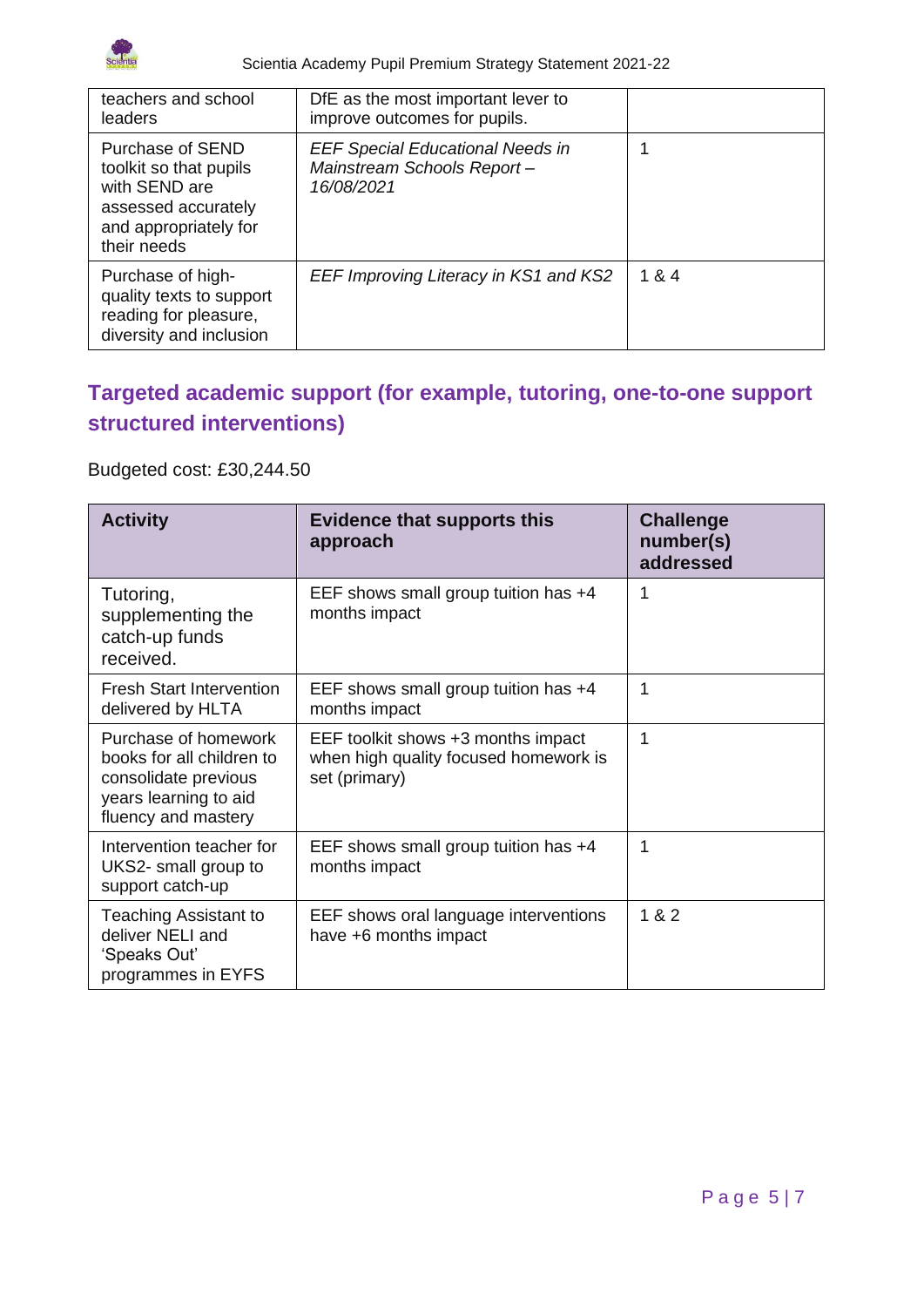

## **Wider strategies (for example, related to attendance, behaviour, wellbeing)**

#### Budgeted cost: £96,180.50

| <b>Activity</b>                                                                                                                                                                      | <b>Evidence that supports this</b><br>approach                                                                                                                                                                                                                                                                                                                                                                                                                                      | <b>Challenge</b><br>number(s)<br>addressed |
|--------------------------------------------------------------------------------------------------------------------------------------------------------------------------------------|-------------------------------------------------------------------------------------------------------------------------------------------------------------------------------------------------------------------------------------------------------------------------------------------------------------------------------------------------------------------------------------------------------------------------------------------------------------------------------------|--------------------------------------------|
| Curriculum<br>enrichment                                                                                                                                                             | Challenge Education - giving all pupils<br>equal access to whole school<br>curriculum and support cultural capital.                                                                                                                                                                                                                                                                                                                                                                 | 4                                          |
| Thrive – training for key<br>staff and then<br>implementation across<br>school $-2$ -year<br>programme - to support<br>social and emotional<br>needs of pupils and<br>then families. | Thriveapproach.com<br>This approach is supported by<br>neuroscientists, psychotherapists and<br>social workers as outlined on the Thrive<br>website and training materials. The<br>approach is based on attachment<br>theory, child development theory and<br>neuroscience.<br>Thrive closes the gap for vulnerable<br>children across a range of measures<br>including attainment, behaviour,<br>relationships, self confidence and<br>attendance. McGuire-Snieckus et al<br>2015. | 3                                          |
| Pastoral team - release<br>time to support social<br>and emotional needs of<br>vulnerable pupils and<br>families.                                                                    | As above.                                                                                                                                                                                                                                                                                                                                                                                                                                                                           | 3                                          |
| Support from EWO.                                                                                                                                                                    | As above to support pastoral team.                                                                                                                                                                                                                                                                                                                                                                                                                                                  |                                            |
| Entrepreneurship<br>programme to support<br>Year 6 pupils:<br>aspirations and team<br>building (6-week<br>programme)                                                                 | EEF shows +5 months impact for<br>collaborative learning<br>EEF shows +4 months impact for<br>aspiration interventions                                                                                                                                                                                                                                                                                                                                                              | 3 & 4                                      |
| <b>Forest School teacher</b><br>to provide weekly<br>sessions for identified<br>children (2 days per<br>week)                                                                        | Supporting pastoral team in Thrive<br>approach - evidence as above.                                                                                                                                                                                                                                                                                                                                                                                                                 | 3 & 4                                      |

### **Total budgeted cost: £** 153,290